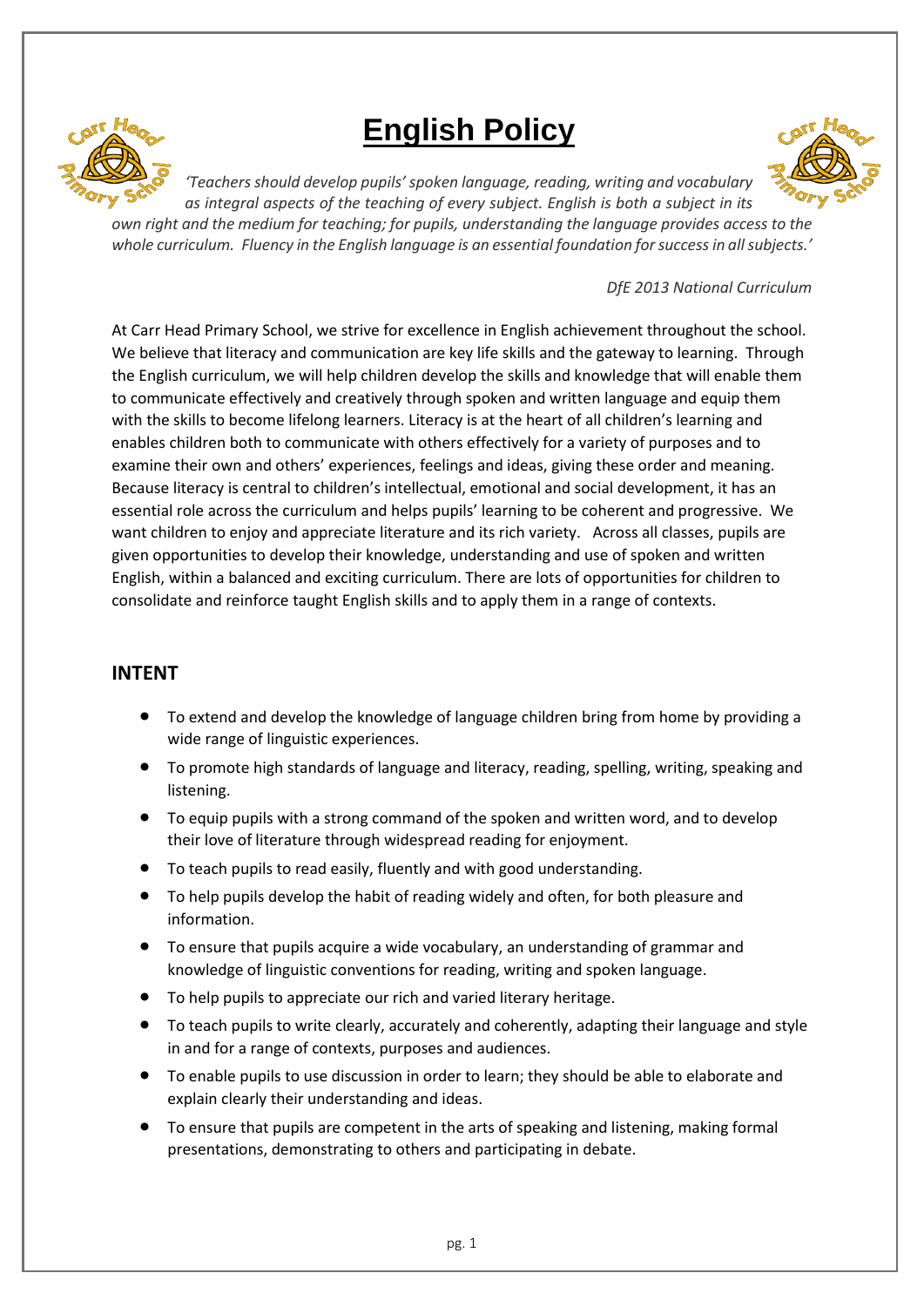## **Statutory Requirements**

Statutory requirements for the teaching and learning of English are set out in the National Curriculum in England (2013) and in the Communication and Language and Literacy sections of the Statutory Framework for Early Years Foundation Stage (2021).

## **EYFS**

In EYFS (Reception / Oak) the curriculum lays strong foundations for the National Curriculum aims. The children are given opportunities to:

- use communication, language and literacy in every part of the curriculum;
- become immersed in an environment rich in print and opportunities to communicate;
- access a wide range of reading materials to ignite their interest and develop a life-long love of reading;
- talk with adults about the world around them and the books (stories and non-fiction) they read with them;
- enjoy rhymes, poems and songs together;
- develop language comprehension (necessary for both reading and writing);
- Link sounds and letters and begin to read and write;
- develop early writing, articulating ideas and structuring them in speech before writing;
- speak and listen and represent ideas in their activities.

### **National Curriculum**

The aim for English in the National Curriculum is to promote high standards of language and literacy by allowing children to develop a strong command of the spoken and written word, and to develop their love of literature. From Year 1 to Year 6, the national curriculum for English (2013) aims to ensure that all children:

- read easily, fluently and with good understanding
- develop the habit of reading widely and often, for both pleasure and information
- acquire a wide vocabulary, an understanding of grammar and knowledge of linguistic conventions for reading, writing and spoken language
- appreciate our rich and varied literary heritage
- write clearly, accurately and coherently, adapting their language and style in and for a range of contexts, purposes and audiences
- use discussion in order to learn; they should be able to elaborate and explain clearly their understanding and ideas
- are competent in the arts of speaking and listening, making formal presentations, demonstrating to others and participating in debate

In the National Curriculum, programmes of study for English are set out year-by-year for key stage 1 and two-yearly for key stage 2. The single year blocks at key stage 1 reflect the rapid pace of development in word reading during these 2 years. Schools are, however, only required to teach the relevant programme of study by the end of the key stage. Within each key stage, schools therefore have the flexibility to introduce content earlier or later than set out in the programme of study. In addition, schools can introduce key stage content during an earlier key stage if appropriate.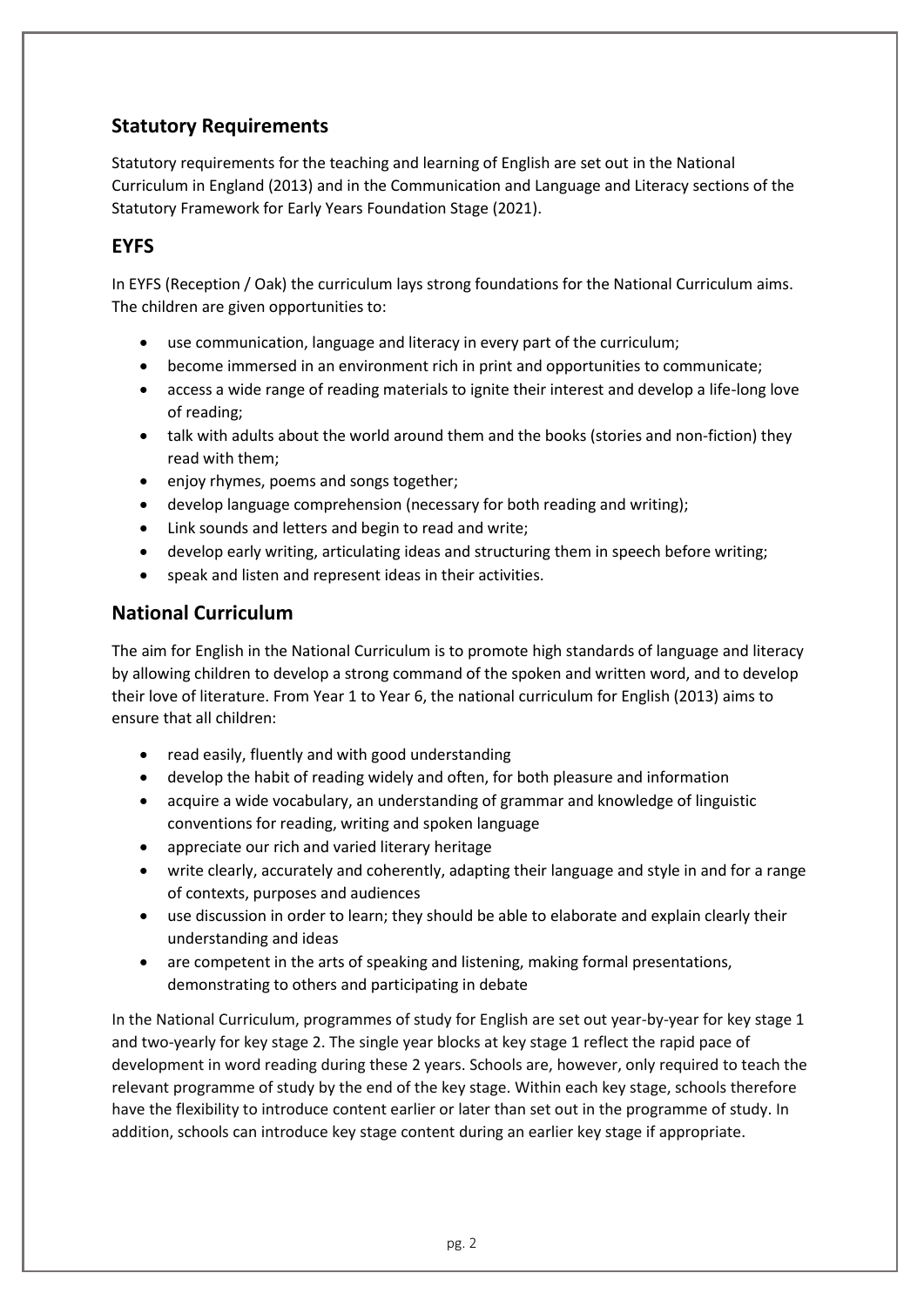#### **IMPLEMENTATION**

- $\bullet$  Teachers will develop pupils' spoken language across the whole curriculum cognitively, socially and linguistically.
- Spoken language will underpin the development of reading and writing.
- The quality and variety of language that pupils hear and speak will be used for developing their vocabulary and grammar and their understanding for reading and writing.
- Teachers will ensure the continual development of pupils' confidence and competence in spoken language and listening skills.
- Pupils will develop a capacity to explain their understanding of books and other reading, and to prepare their ideas before they write.
- Pupils will be helped to make their thinking clear to themselves as well as to others and teachers will ensure that pupils build secure foundations by using discussion to probe and remedy their misconceptions.
- Drama, poetry and role play will be used to build pupils confidence and to practice their skills in speaking, listening, reading, writing and performing in front of others.
- The teaching of reading will focus on word reading and comprehension and it will be developed across the curriculum and phonics alongside other key strategies will play an important part in teaching pupils to read and spell.
- Comprehension skills will be developed through pupils' experience of high-quality discussion with their teachers, as well as from reading and discussing a range of stories, poems and non-fiction.
- All pupils will be encouraged to read widely across both fiction and non-fiction to develop their knowledge of themselves and the world in which they live, to establish an appreciation and love of reading, and to gain knowledge across the curriculum.
- Teaching will develop pupils' competence in transcription and composition and they will be taught how to plan, revise and evaluate their writing.
- Pupils will be taught to use the elements of spelling, grammar and punctuation correctly and to understand and use Standard English in their speaking and writing.
- Clear communication with parents will be made, informing them of and including them in their children's progress and explaining the school's approach to the teaching of English through parent conferences and annual written reports.
- Parent correspondence through the Reading Record and homework tasks, which are sent home/posted online in line with the Homework Policy for the school, will be evident.

### **Subject Organisation**

### **EYFS**

In EYFS, children have daily phonics lessons to develop skills like blending and segmenting in preparation for early reading and writing. A wide range of exciting learning experiences provide children with opportunities to develop their communication, language and literacy skills on a daily basis with a focus on child-initiated activities. As well as a reading and a writing area, which provide children with a range of books and materials with which to experiment and practice mark marking/letter formation (and eventually to practice taught skills), other learning areas are enhanced to provide children with the opportunity to read and write in a range of contexts. A range of resources in the outdoor area, including a mud kitchen menu and writing boards, provide valuable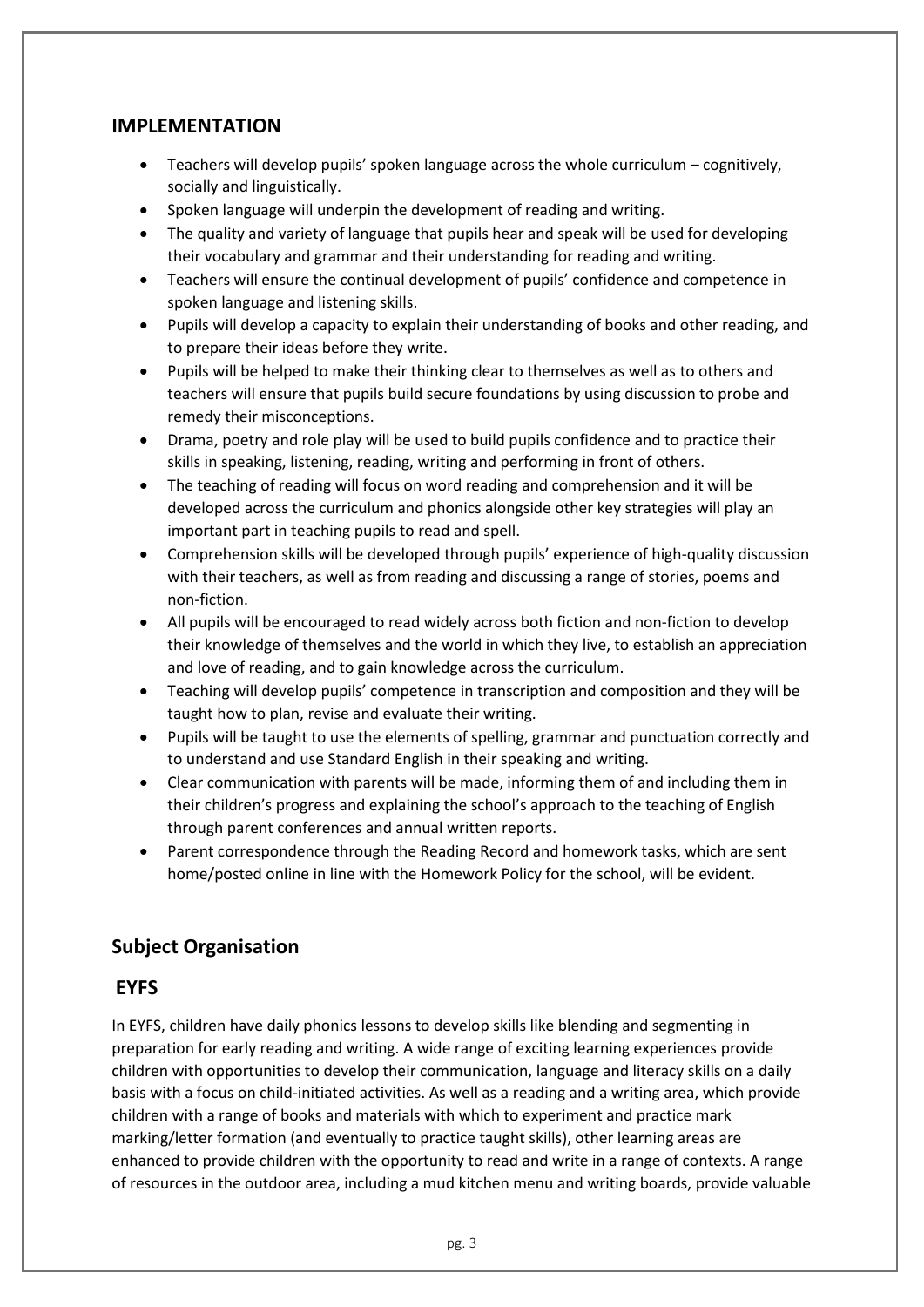opportunities to engage children in writing for pleasure. In the outdoor area children have constant access to reading and writing resources that children can use independently. They also have access to a wide range of texts, including fiction and non-fiction. Children enjoy daily 'story time' so they become familiar with stories and authors and begin to develop a love of reading. They will regularly hear and learn rhymes to widen vocabulary and awareness of language.

Adult led activities in EYFS are usually linked to stories, poems or nursery rhymes or to cross curricular topics. From when they start school, children learn that writing can have a range of purposes and they begin to explore the features of different types of writing.

# **Key Stage 1 (Year 1 & Year 2)**

In Key Stage 1, daily phonics lessons are continued and are taught in groups according to individual confidence, with an increased focus on spelling and spelling rules. The 'Red Rose Letters and Sounds' phonics scheme is followed systematically, enabling teachers to ensure progression and structure for phonic sessions. Children practice the application of their phonic knowledge and skills by reading books closely matched to the phonics they are learning and have already learnt.

In English lessons, children explore a variety of themes such as 'Stories in Familiar Settings', 'Instructions', 'Fantasy Stories' or 'Funny Poems'. They study fiction and non-fiction and begin to compare characteristic features of writing. Children learn how to apply these features in their own writing and begin to increasingly write at length. In Key Stage 1, children will write for a range of purposes, including (but not limited to):

- **Stories**
- Diaries
- Newspaper reports
- Instructions recipes, 'how to' guides
- Explanation texts
- Poems
- Letters & postcards
- Labels, lists and captions
- **Recounts**
- Non-chronological reports

Children in Key Stage 1 will focus on the Spelling, Punctuation and Grammar objectives from the National Curriculum and learn how to use these taught rules in their own writing within the unit of work being studied. Spelling, Punctuation and Grammar lessons are integrated into the English unit as well as being taught through discrete lessons. This enables the children to develop spelling, punctuation and grammar knowledge and skills through reading example texts and through developing these skills during daily writing opportunities.

Writing skills are developed across the curriculum and children are given lots of opportunities for cross curricular writing. This may be linked to Topic (for example, Kenya, the Great Fire of London, Great Explorers) or other curriculum areas such as R.E or Science.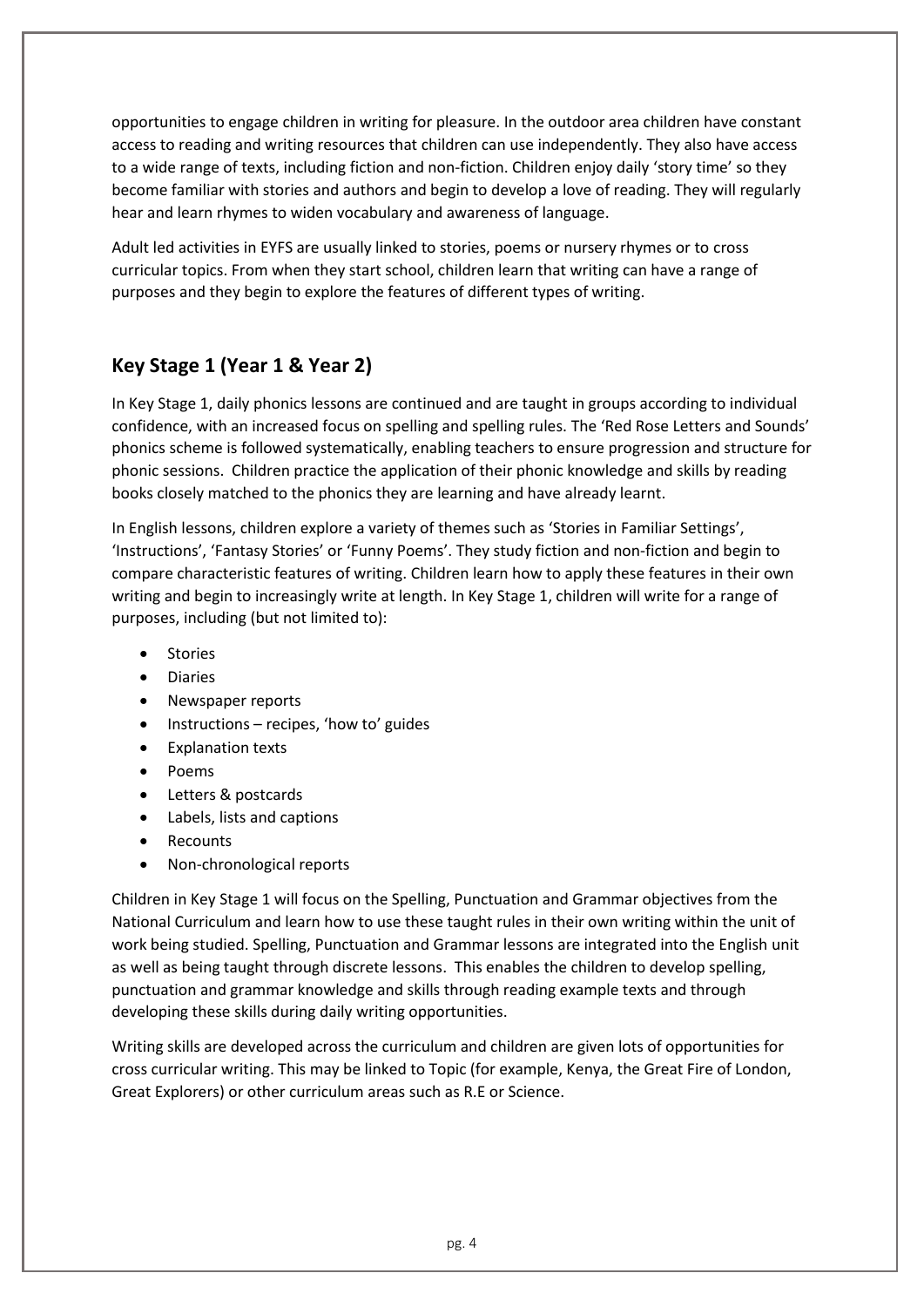# **Key Stage 2 (Years 3 – 6)**

In Key Stage 2, children have English lessons in which they focus on a range of text types throughout the year. These may be linked to topic themes or to a book or poem. During Key Stage 2, children can expect to tackle a range of writing tasks, including (but not limited to):

- Stories (including a variety of genres such as myths & legends, adventure, mystery & suspense)
- Letters
- Play scripts
- Biographies
- Recounts
- **Instructions**
- Glossaries
- **Explanations**
- **Debates**
- Haikus
- Poems

Children will also learn to write in a range of styles, including;

- Writing persuasively
- Writing in a journalistic style
- Writing formally/informally
- Writing arguments

English, Spelling, Punctuation & Grammar is taught discreetly and is reinforced during writing-based lessons. Additional English sessions include guided and individual reading, handwriting and comprehension.

In Key Stage 2, children continue to have a range of opportunities for cross curricular writing. English skills are developed across the curriculum so children can apply what they know in a variety of contexts.

## **Approaches to Reading**

Our pupils are exposed to a rich reading environment and encouraged to read for pleasure, to read widely and with increasing independence. Children are encouraged to develop a love for reading through daily story time and through access to the school library. We use a balanced and engaging approach to developing reading, which integrates both decoding and comprehension skills. Phonic awareness helps the development of reading by segmenting and blending sounds. Our systematic phonics programme follows 'Red Rose Letters and Sounds' and begins when the children start school in EYFS. The children are heard reading on a regular basis both individually and in groups. Guided reading and Whole Class reading sessions use strategies for developing and monitoring reading comprehension and sessions cover both fiction and non-fiction books. Parents are given clear expectations about how they can support reading at home.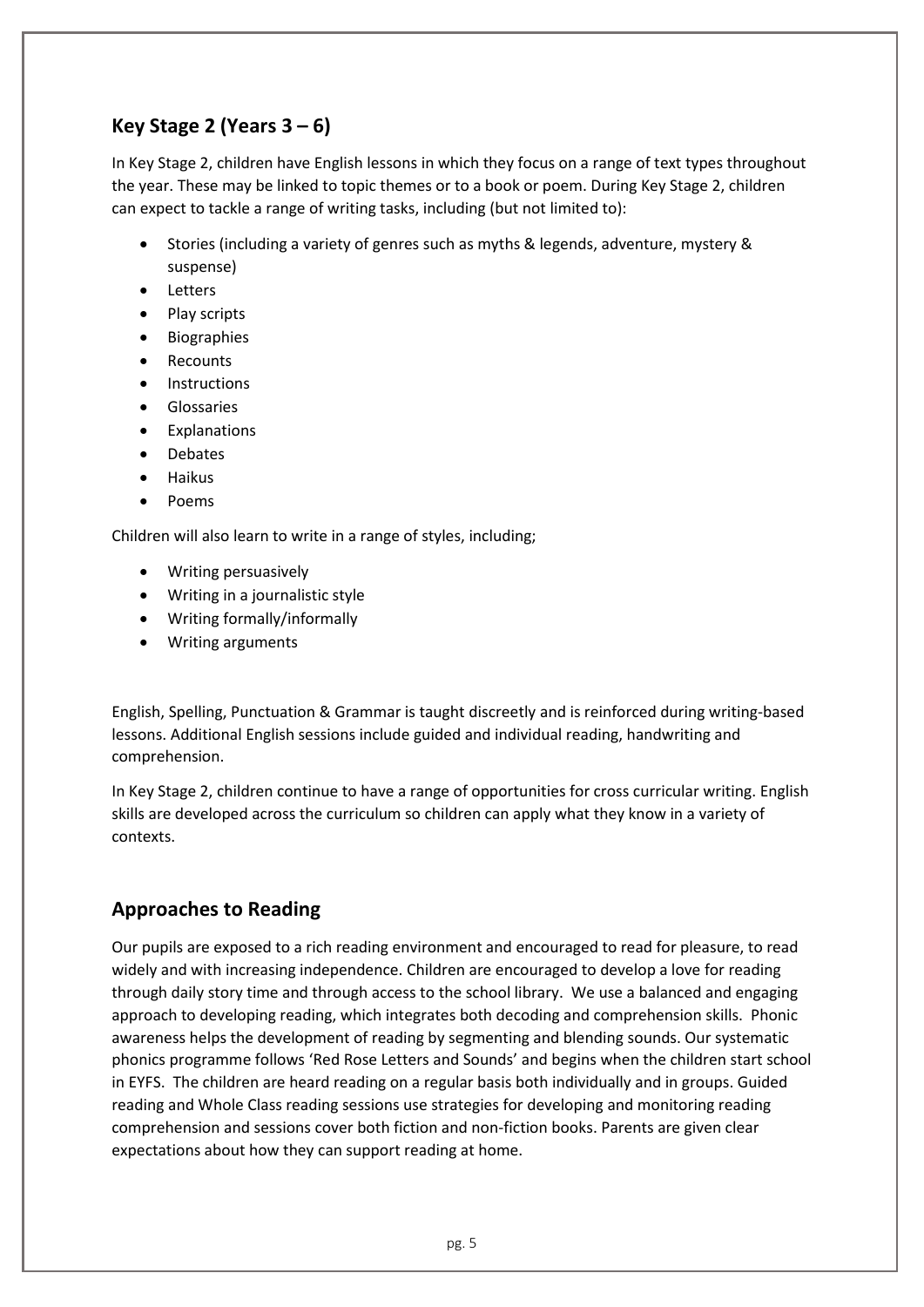Reading strategies are modelled daily by teachers and teaching assistants, and children have the opportunity to develop these and discuss texts in detail*.*

In EYFS & KS1, children have the opportunity to read 1:1 with an adult at least once per week. This is more frequent for children who read less often at home, or who may need additional support to reach national expectations for their age. As children move through school, opportunities for sustained independent reading are provided. A range of reading schemes are used across the Key Stages. Children are assigned banded books which are aligned with phonic phases (up to Phase 6) beginning with early readers in which children rely on their Phonic decoding skills to read words, moving to reading longer texts independently and with fluency. In the early stages of the reading scheme, children are expected to read their home reading book more than once to build fluency and understanding. In KS2, it is expected that children will have worked their way through the colour banded texts and have moved onto reading 'independent readers' (books beyond the reading schemes) by the time they reach Year 6.

In EYFS and KS1, children take home a reading book daily to be shared with parents. Each child keeps a 'Reading Record' in which parents and teachers share information about a child's reading. Parents/Carers are encouraged to read with children as often as possible, preferably daily, and information is provided by teachers at the start of each school year to ensure parents know how best to support their child in reading.

In KS2, children have more responsibility for selecting books to take home and read. Children in KS2 who do not meet national expectations for their age may continue to read with a teacher or adult frequently, or intervention is put in place to support their reading. Although children in KS2 are likely to read without a parent/carer, we still encourage all readers to share books at home with their family as we want children to develop a lifelong love of reading.

As a school, we recognise the value of reading aloud to children to model appropriate use of story language and reading with expression. We want to enthuse them with a love of books and inspire them as writers. Children have the opportunity to participate in lots of exciting and rewarding activities linked to reading, including:

- Daily reading of a 'class novel'
- Visits to the local library for storytelling and book sharing
- World Book Day celebrations activities linked to favourite stories or school themes

### **Approaches to Writing**

Our aim at Carr Head Primary School is to develop children's ability to produce well-structured writing with appropriate detail, in which the meaning is clear and the interest of the reader is engaged. Our approach to writing aims to instil the importance of transcription and composition, as required in the National Curriculum (2013).

Throughout the school, teachers are flexible in their selection of teaching models for English. We develop writing skills so that our pupils have the stamina and ability to write at the age expected standard. To support children in moving towards independent writing we provide a wide range of activities including use of film and imagery, modelled, shared and guided writing, peer editing and discussion. We use talk for writing to encourage pupils to express their ideas, exchange ideas and to develop more sophisticated vocabulary. Strategies for planning and monitoring writing composition are taught explicitly. Fluent written transcription skills are promoted by encouraging extensive and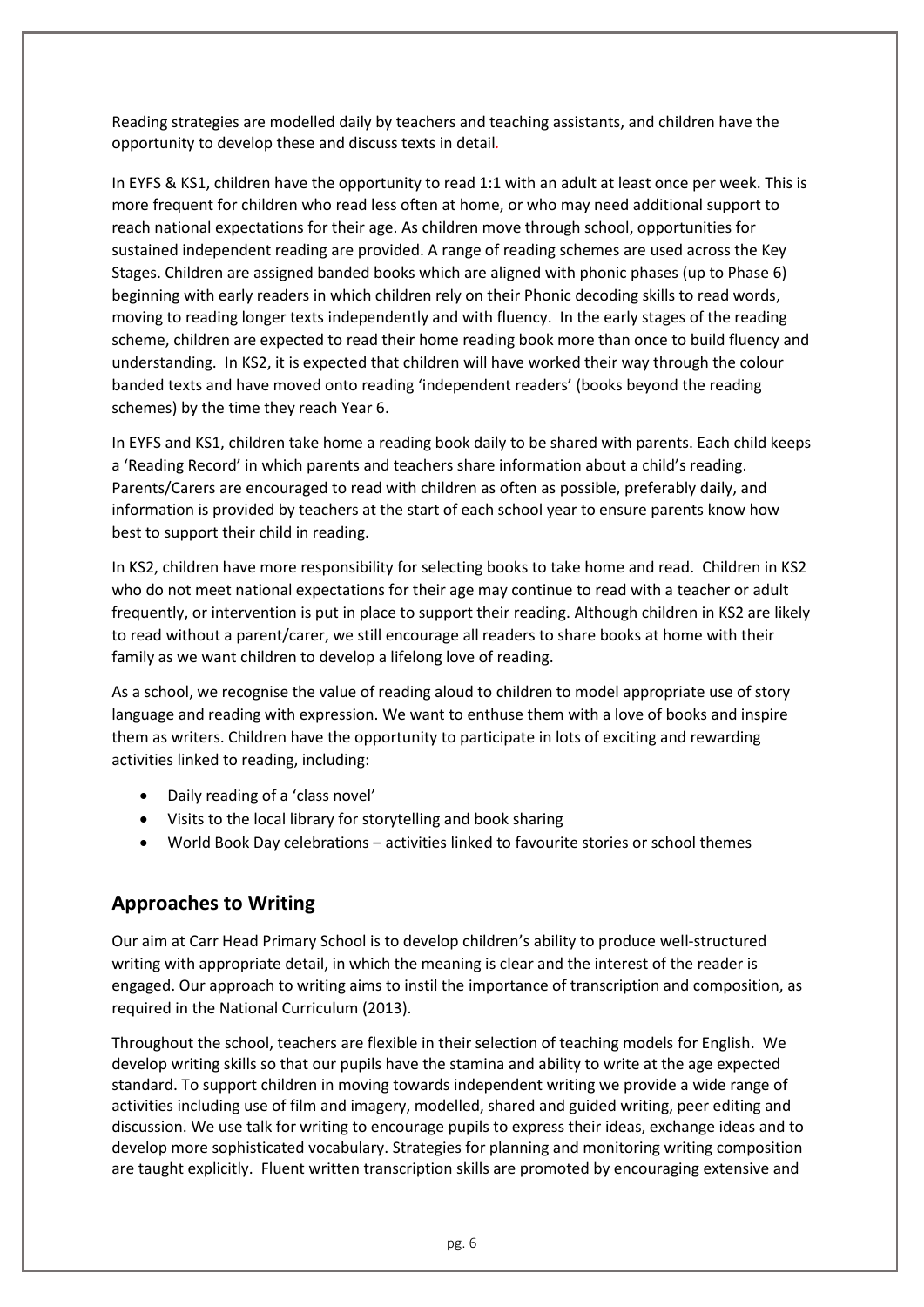effective practice, and by explicitly teaching spelling. We provide opportunities for writing for purpose and we encourage pupils to see themselves as authors. We promote the status of written work by providing opportunities for children's writing to be published and read by real audiences.

Children in all Key Stages are given daily opportunities to write in a range of contexts, for a variety of purposes, and have regular opportunities to write at length in extended independent writing sessions. Our long-term planning for English covers the range of text types set out in the National Curriculum (2013), ensuring a breadth of coverage.

As a school, we use the Nelson Handwriting scheme to help children develop fluent, clear and legible handwriting. In late KS1/early KS2, children will begin to join their writing. Children are given extensive opportunities to practise their handwriting.

## **Approaches to Spelling, Punctuation & Grammar (S.P.a.G.)**

At Carr Head, we want our children to have a deep understanding of how our language works, enabling them to make choices and have greater control over their writing. We aim to equip our children with the skills they need to use Standard English confidently and effectively throughout their school career and into their lives beyond school. Explicit knowledge of grammar is very important, as it gives us more conscious control and choice in our language.

Once pupils are familiar with a grammatical concept we encourage them to apply and explore this concept in the grammar of their own speech and writing and to note where it is used by others. To achieve this, we do the following:

- Introduce, teach and model an objective. Objectives are mapped through Yearly SPAG Overviews and often linked to the genre being explored. Where appropriate, objectives are informed or amended through assessment for learning.
- SPAG objectives are explicitly embedded in shared writing in all areas across the curriculum.
- SPAG objectives are explored in texts and an intrinsic part of learning.
- Assessment is through everyday assessment for learning, low stake quizzes and regular summative testing.

In addition, daily phonics/spelling sessions are fundamental in developing children's spelling. Children are taught to segment to spell. From EYFS, children learn words which are not phonetically regular (common exception words). From Phase 5 (Red Rose Letters and Sounds), there is more focus on choosing the 'right' sound for spelling, and children learn alternative representations of graphemes and spelling rules. We use 'Spelling Shed' and 'No Nonsense Spelling' to support the teaching of spelling from Year 2 to Year 6.

When marking, we do not correct all spelling errors, instead focusing on common exception words, topic words and those studied in Phonics.

## **Approaches to Speaking & Listening**

Speaking and listening are fundamental to good communication for us all, and are independent of ability in reading and writing. We recognise the importance of being aware of skills children have already acquired in order to build on this foundation. From entry in EYFS, children are given opportunities to develop and learn new skills in formal and informal settings, both in and outside of the classroom.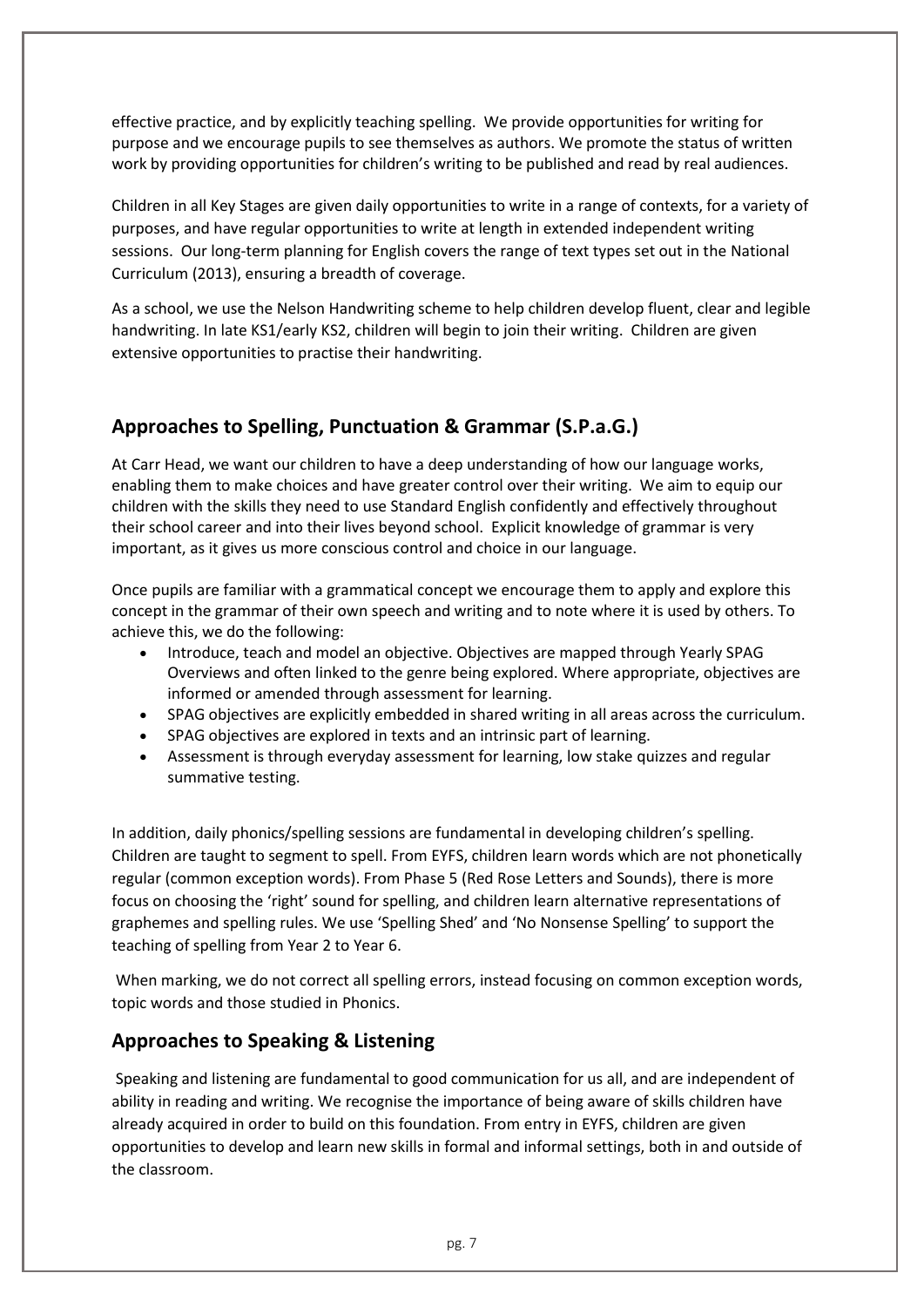Children are encouraged to speak clearly and listen carefully, and both speaking and listening are stimulated in a range of ways, including;

- Listening to and responding to stories, rhymes, poems, songs and games from various cultures
- Responding to visual and aural stimuli, such as pictures, paintings, radio or film clips
- Teaching specific vocabulary linked to units of learning
- Discussing and expressing opinions
- Giving and receiving instructions or information
- Using talk partners in all curriculum areas
- Describing/recounting events
- Storytelling and reading aloud
- Reciting lines, songs or poems learned by heart in school plays or presentations
- Imaginative play (not just in EYFS) for example, role play, use of puppets or drama
- Circle time
- Assemblies
- Debates (KS2)

We also realise that a rich variety of speaking and listening opportunities arise from literature and so we have a vast array of books in our school library and in each classroom including fiction and nonfiction.

We have adopted 'NELI' as an early year's intervention and use 'Time to Talk' to encourage language development for those children who need it. Any child thought to require the support of a Speech & Language therapist is referred in accordance with our SEND policy.

## **Cross-Curricular Opportunities**

Teachers plan carefully for children to practice and apply the skills, knowledge and understanding acquired through English lessons to other areas of the curriculum. Because of this, children from EYFS to Year 6 are provided with outstanding opportunities for cross curricular writing. Each class has a new topic each half term, focusing on Science, History or Geography.

These topics allow children to write for a range of purposes, in a variety of contexts. We believe that providing these cross curricular opportunities helps children to develop a love of writing, as well as instilling in them that all writing has a purpose.

### **Inclusion in English**

The needs of all children are considered carefully when planning and teaching English at Carr Head Primary School. We want children to reach their full potential. Where necessary, teachers identify which children are not making progress and take steps to improve their progress and attainment in English, usually in liaison with the SENDco. More-able and talented children are identified and suitable learning challenges are provided.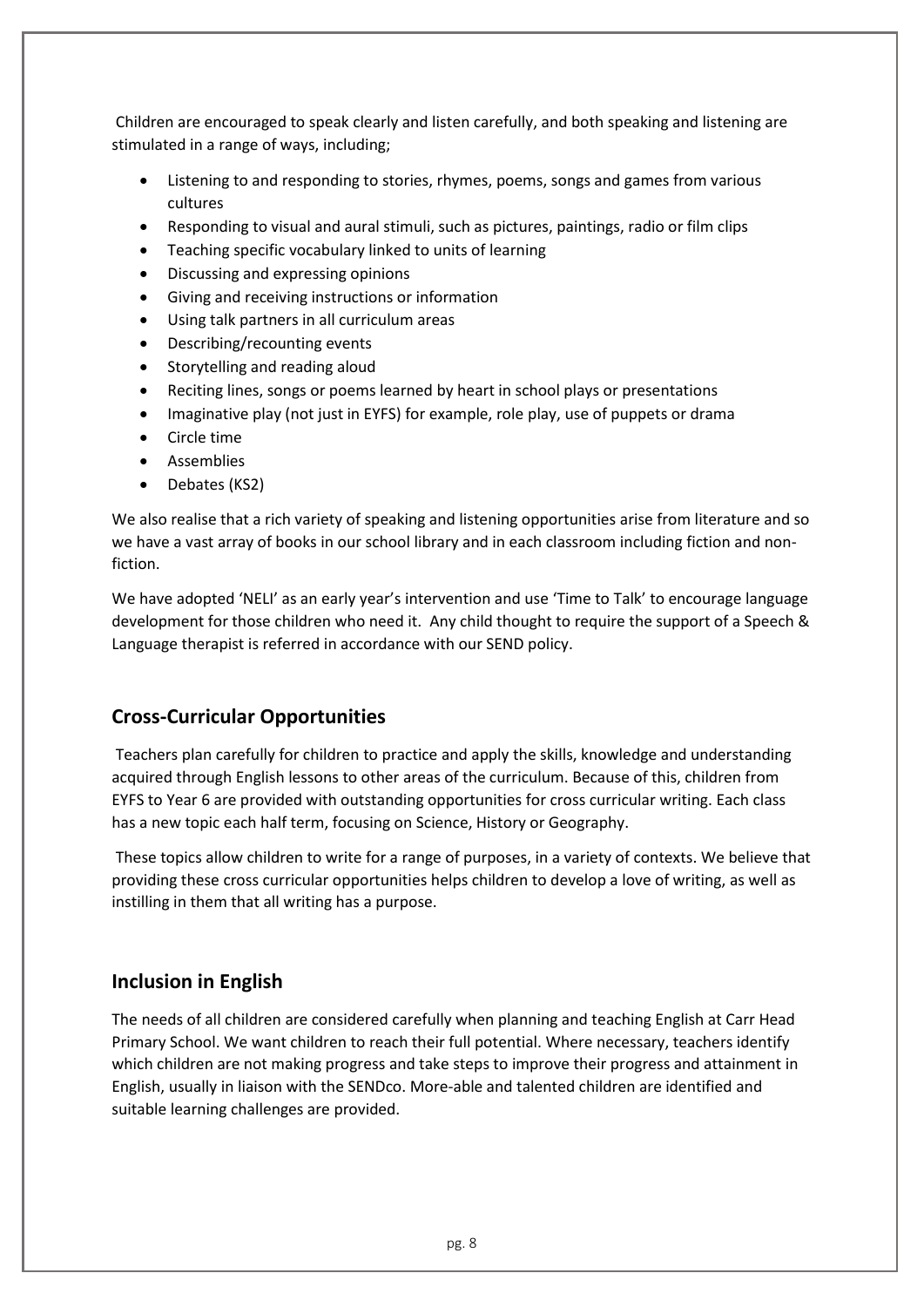## **Equal Opportunities**

At Carr Head Primary School we have high expectations for every child, whatever their background, ability or circumstances. We know that children learn best when they are healthy, safe and engaged. In order to engage all children, cultural diversity is celebrated. Our English curriculum includes a wide range of texts and other resources which represent a variety of cultures and backgrounds. We value what each individual child brings to our school.

## **Role of the Subject Leader**

Our subject leader for English is Mrs Nicholson. The subject leader is responsible for maintaining/improving the standards of teaching and learning in English by:

- Monitoring and evaluating English; pupil progress, planning, marking & feedback, curriculum coverage, teaching, role of teaching assistants, English provision.
- Taking the lead in policy development
- Auditing and supporting colleagues in CPD
- Purchasing/organising resources
- Keeping up to date with developments in English

### **Parental Involvement**

We hope to involve parents as much as possible in school life, and thus in the development of children's skills, knowledge and understanding in English. In EYFS, parents have access to 'Tapestry' and this gives the adults in EYFS opportunity to share the children's learning with them.

At the start of each school year, parents are invited to a session in which they meet their child's new teacher and find out about expectations in English for the upcoming year. They are provided with information about the English curriculum, how it will be taught in school and what they can do to support their child. The importance of regular reading and writing is highlighted at these meetings. We also hold parent workshops where and when relevant.

Parents are welcomed into school on various occasions over the course of the year to see presentations of their children's writing. This is usually linked to the class assembly, or to the outcomes of a unit of work or topic.

There are parent's meetings twice a year in which the child's progress is discussed with the class teacher. Additionally, parents receive a full school report annually, detailing their child's achievements in English alongside other core curriculum subjects. The results of statutory assessments are reported to parents in accordance with government legislation.

### **IMPACT**

### **Assessment and Target Setting**

Formative assessments are carried out regularly to ensure that the teaching of Reading, Writing and S.P.a.G. is focused on children's needs.